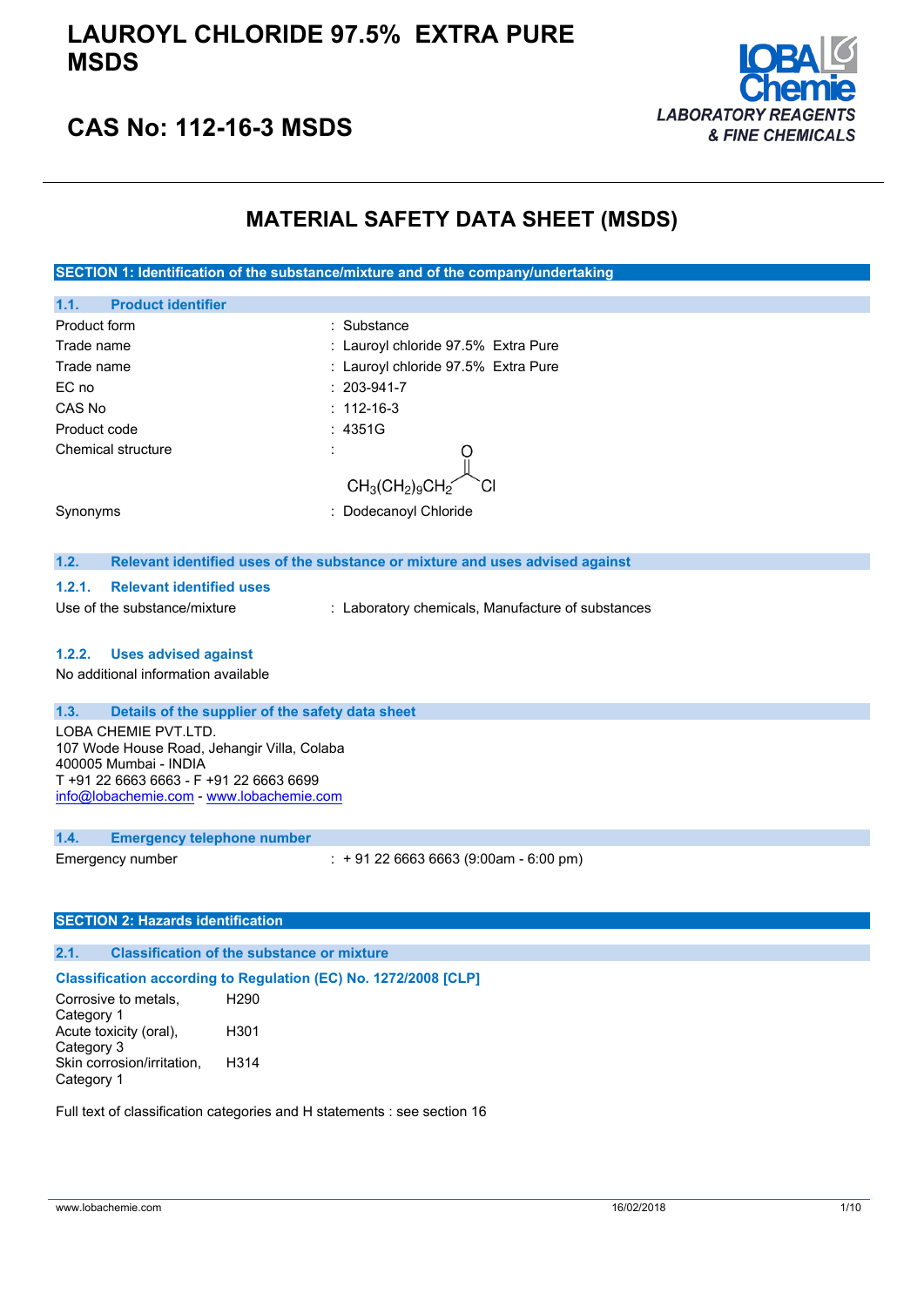#### **Classification according to Directive 67/548/EEC or 1999/45/EC**

Xn; R22 C; R34 Full text of R-phrases: see section 16

**Adverse physicochemical, human health and environmental effects** No additional information available

| <b>Label elements</b><br>2.2.                              |                                                                                                                                                                                                                                                                                                                                                                                      |
|------------------------------------------------------------|--------------------------------------------------------------------------------------------------------------------------------------------------------------------------------------------------------------------------------------------------------------------------------------------------------------------------------------------------------------------------------------|
| Labelling according to Regulation (EC) No. 1272/2008 [CLP] |                                                                                                                                                                                                                                                                                                                                                                                      |
| Hazard pictograms (CLP)                                    | GHS05<br>GHS06                                                                                                                                                                                                                                                                                                                                                                       |
| Signal word (CLP)                                          | : Danger                                                                                                                                                                                                                                                                                                                                                                             |
| Hazard statements (CLP)                                    | : H290 - May be corrosive to metals<br>H301 - Toxic if swallowed<br>H314 - Causes severe skin burns and eye damage                                                                                                                                                                                                                                                                   |
| Precautionary statements (CLP)                             | : P280 - Wear protective gloves/protective clothing/eye protection/face protection<br>P301+P330+P331 - IF SWALLOWED: rinse mouth. Do NOT induce vomiting<br>P305+P351+P338 - IF IN EYES: Rinse cautiously with water for several minutes.<br>Remove contact lenses, if present and easy to do. Continue rinsing<br>P308+P311 - IF exposed or concerned: Call a POISON CENTER/doctor/ |

#### **2.3. Other hazards**

No additional information available

#### **SECTION 3: Composition/information on ingredients**

#### **3.1. Substance**

| <b>Name</b>                       | <b>Product identifier</b>              | $\frac{9}{6}$ |
|-----------------------------------|----------------------------------------|---------------|
| Lauroyl chloride 97.5% Extra Pure | (CAS No) 112-16-3<br>(EC no) 203-941-7 | 100           |

Full text of R- and H-phrases: see section 16

### **3.2. Mixture**

Not applicable

### **SECTION 4: First aid measures**

#### **4.1. Description of first aid measures**

First-aid measures after inhalation : Remove person to fresh air and keep comfortable for breathing. Give oxygen or artificial respiration if necessary. If you feel unwell, seek medical advice.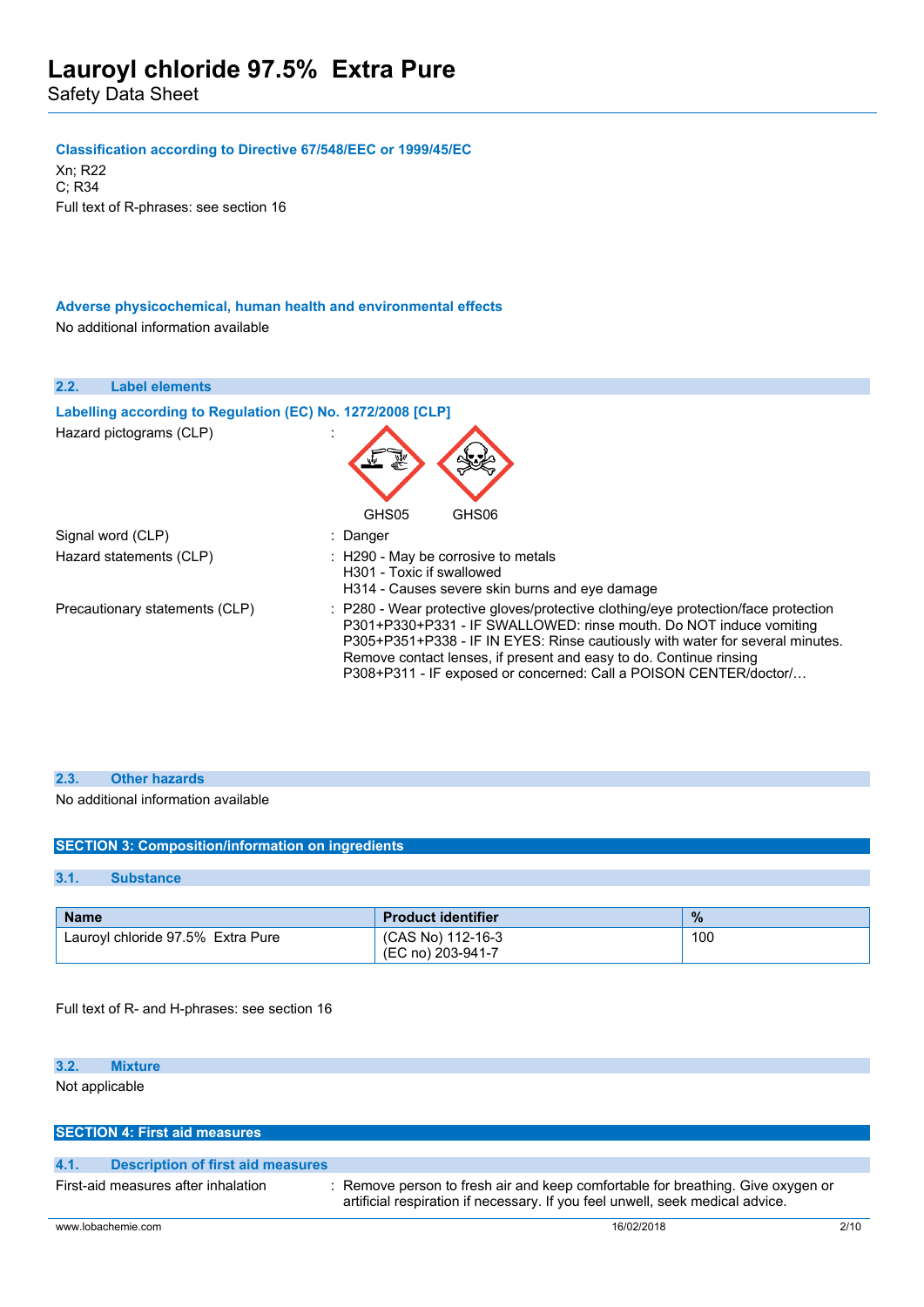| הטהוש ההמים והטסו                                                           |                                                                                                                                                                                   |
|-----------------------------------------------------------------------------|-----------------------------------------------------------------------------------------------------------------------------------------------------------------------------------|
| First-aid measures after skin contact                                       | : Take off contaminated clothing. Wash skin with plenty of water. If skin irritation<br>occurs: Get medical advice/attention.                                                     |
| First-aid measures after eye contact                                        | Remove contact lenses, if present and easy to do. Continue rinsing. Rinse cautiously<br>with water for several minutes. If eye irritation persists: Get medical advice/attention. |
| First-aid measures after ingestion                                          | : Rinse mouth. If you feel unwell, seek medical advice.                                                                                                                           |
| 4.2.<br>Most important symptoms and effects, both acute and delayed         |                                                                                                                                                                                   |
| Symptoms/injuries                                                           | : Causes severe skin burns and eye damage.                                                                                                                                        |
| Symptoms/injuries after ingestion                                           | : Toxic if swallowed.                                                                                                                                                             |
| 4.3.                                                                        | Indication of any immediate medical attention and special treatment needed                                                                                                        |
| Treat symptomatically.                                                      |                                                                                                                                                                                   |
| <b>SECTION 5: Firefighting measures</b>                                     |                                                                                                                                                                                   |
| 5.1.<br><b>Extinguishing media</b>                                          |                                                                                                                                                                                   |
| Suitable extinguishing media                                                | : dry chemical powder, alcohol-resistant foam, carbon dioxide (CO2).                                                                                                              |
| Unsuitable extinguishing media                                              | Do not use a heavy water stream.                                                                                                                                                  |
| 5.2.<br>Special hazards arising from the substance or mixture               |                                                                                                                                                                                   |
| No additional information available                                         |                                                                                                                                                                                   |
| 5.3.<br><b>Advice for firefighters</b>                                      |                                                                                                                                                                                   |
| Protection during firefighting                                              | : Do not attempt to take action without suitable protective equipment.                                                                                                            |
| <b>SECTION 6: Accidental release measures</b>                               |                                                                                                                                                                                   |
| 6.1.                                                                        | Personal precautions, protective equipment and emergency procedures                                                                                                               |
| 6.1.1.<br>For non-emergency personnel                                       |                                                                                                                                                                                   |
| <b>Emergency procedures</b>                                                 | : Evacuate unnecessary personnel.                                                                                                                                                 |
| 6.1.2.<br>For emergency responders                                          |                                                                                                                                                                                   |
| Protective equipment                                                        | : Use personal protective equipment as required.                                                                                                                                  |
| <b>Emergency procedures</b>                                                 | : Ventilate area.                                                                                                                                                                 |
| 6.2.<br><b>Environmental precautions</b>                                    |                                                                                                                                                                                   |
| Avoid release to the environment.                                           |                                                                                                                                                                                   |
| Methods and material for containment and cleaning up<br>6.3.                |                                                                                                                                                                                   |
| Methods for cleaning up                                                     | : Collect spillage. On land, sweep or shovel into suitable containers. Soak up spills<br>with inert solids, such as clay or diatomaceous earth as soon as possible.               |
| <b>Reference to other sections</b><br>6.4.                                  |                                                                                                                                                                                   |
| No additional information available                                         |                                                                                                                                                                                   |
| <b>SECTION 7: Handling and storage</b>                                      |                                                                                                                                                                                   |
| 7.1.<br><b>Precautions for safe handling</b>                                |                                                                                                                                                                                   |
| Precautions for safe handling                                               | : Avoid contact with skin and eyes. Do not breathe vapours.                                                                                                                       |
| Hygiene measures                                                            | : Wash hands and other exposed areas with mild soap and water before eating,<br>drinking or smoking and when leaving work.                                                        |
| 7.2.<br><b>Conditions for safe storage, including any incompatibilities</b> |                                                                                                                                                                                   |
| Storage conditions                                                          | : Keep container tightly closed. Store in a dry place. Store in a well-ventilated place.                                                                                          |
| <b>Specific end use(s)</b><br>7.3.                                          |                                                                                                                                                                                   |
| No additional information available                                         |                                                                                                                                                                                   |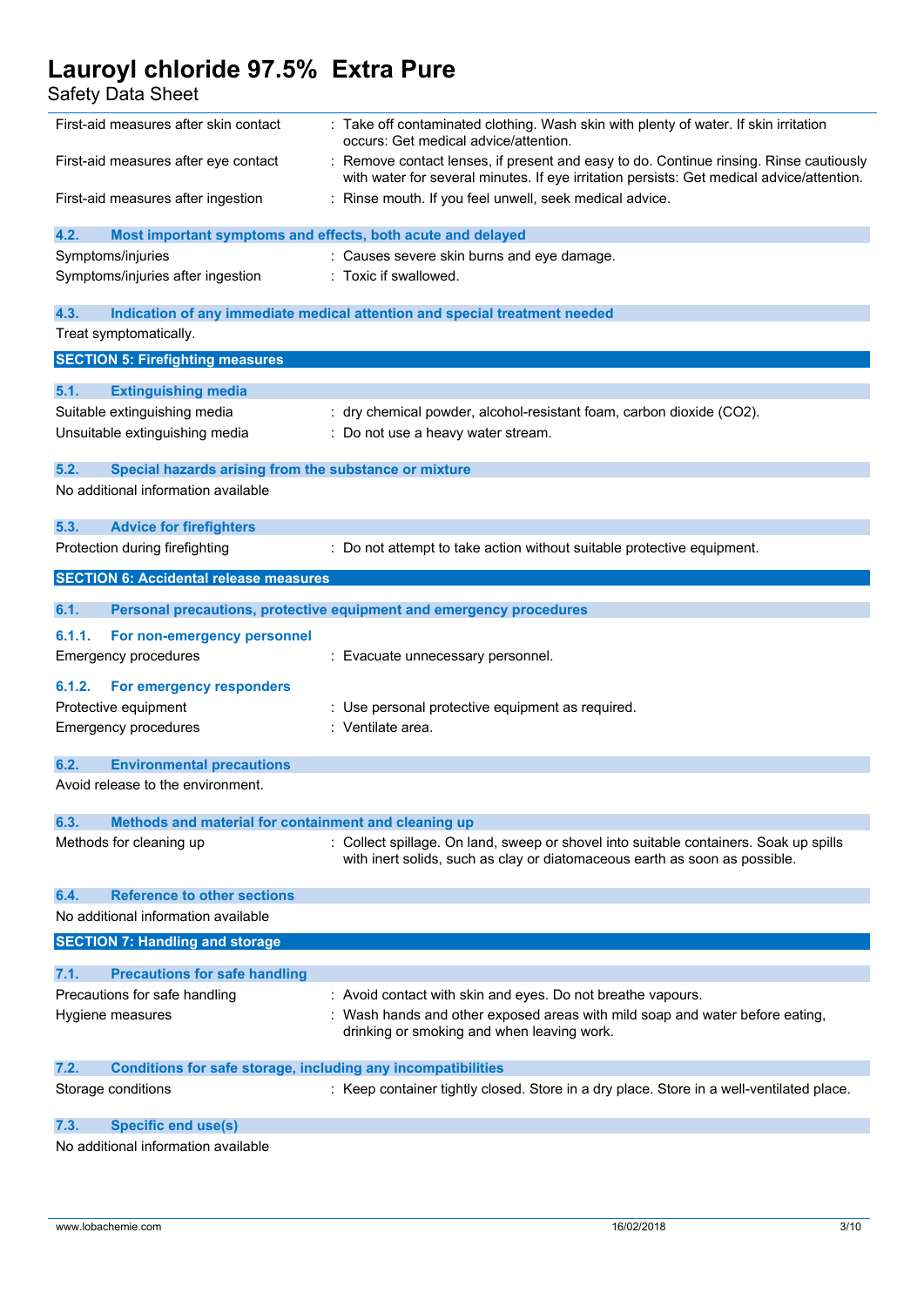Safety Data Sheet

**SECTION 8: Exposure controls/personal protection**

#### **8.1. Control parameters**

No additional information available

| 8.2.                     | <b>Exposure controls</b>                              |                                     |
|--------------------------|-------------------------------------------------------|-------------------------------------|
|                          | Hand protection                                       | : protective gloves                 |
|                          | Eye protection                                        | Chemical goggles or safety glasses  |
| Skin and body protection |                                                       | : Wear suitable protective clothing |
|                          | Respiratory protection                                | : Wear respiratory protection       |
|                          | <b>SECTION 9: Physical and chemical properties</b>    |                                     |
| 9.1.                     | Information on basic physical and chemical properties |                                     |
|                          | Physical state                                        | : Liquid                            |
| Colour                   |                                                       | : Light yellow.                     |
| Odour                    |                                                       | : No data available                 |
|                          | Odour threshold                                       | : No data available                 |
| pH                       |                                                       | : No data available                 |
|                          | Relative evaporation rate (butylacetate=1)            | : No data available                 |
| Melting point            |                                                       | : No data available                 |
|                          | Freezing point                                        | : $-13 - 10$ °C                     |
| Boiling point            |                                                       | : 134 - 137 °C at 15 hPa            |
| Flash point              |                                                       | : 140 $^{\circ}$ C                  |
|                          | Auto-ignition temperature                             | : No data available                 |
|                          | Decomposition temperature                             | : No data available                 |
|                          | Flammability (solid, gas)                             | : No data available                 |
|                          | Vapour pressure                                       | : No data available                 |
|                          | Relative vapour density at 20 °C                      | : No data available                 |
|                          | Relative density                                      | : No data available                 |
| Density                  |                                                       | : 0.922 g/ml at 20 °C               |
| Solubility               |                                                       | : No data available                 |
| Log Pow                  |                                                       | : No data available                 |
|                          | Viscosity, kinematic                                  | : No data available                 |
|                          | Viscosity, dynamic                                    | : No data available                 |
|                          | Explosive properties                                  | : No data available                 |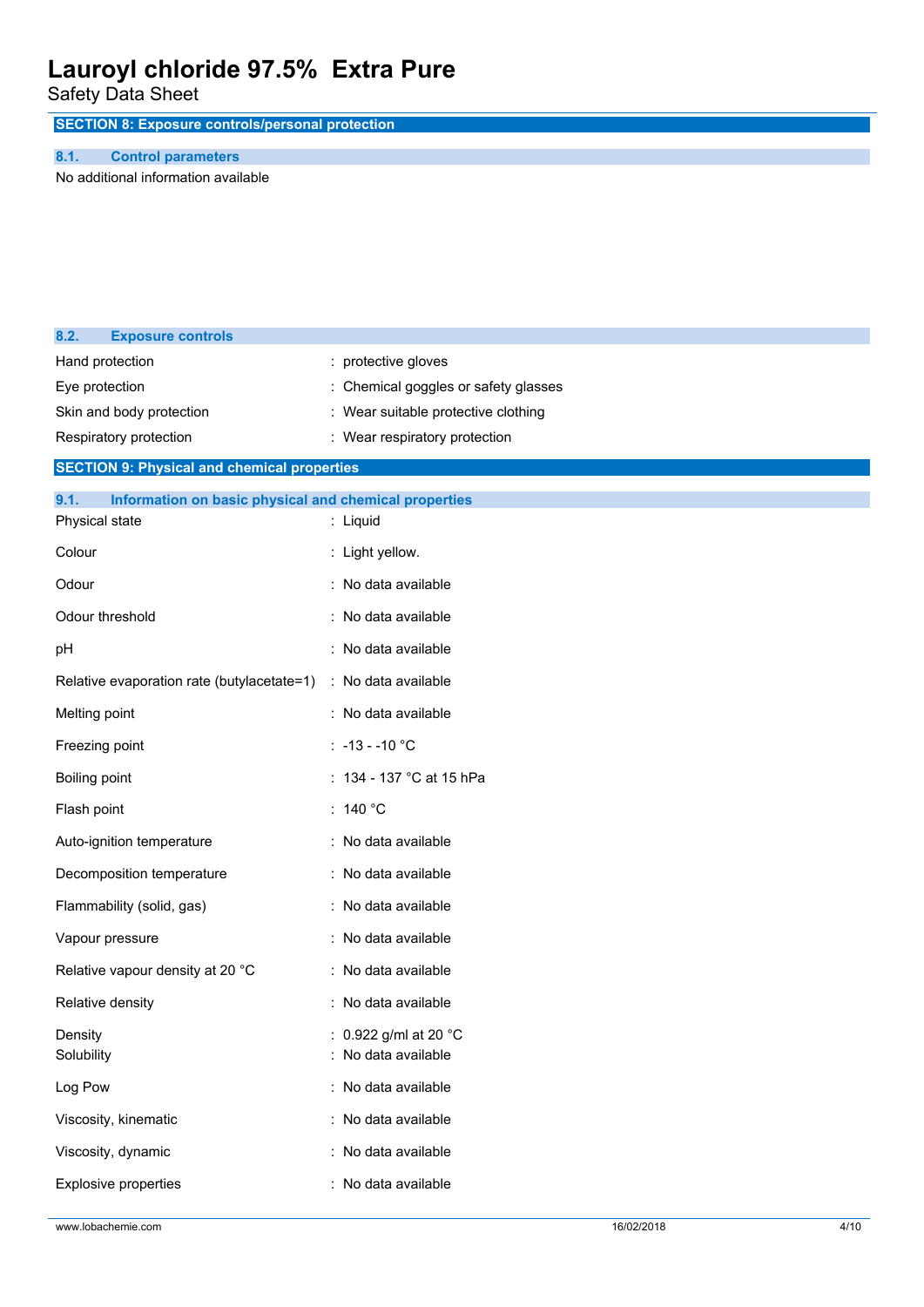| Safety Data Sheet                                     |                                            |
|-------------------------------------------------------|--------------------------------------------|
| Oxidising properties                                  | : No data available                        |
| <b>Explosive limits</b>                               | : No data available                        |
| <b>Other information</b><br>9.2.                      |                                            |
| No additional information available                   |                                            |
| <b>SECTION 10: Stability and reactivity</b>           |                                            |
| 10.1.<br><b>Reactivity</b>                            |                                            |
| No additional information available                   |                                            |
| 10.2.<br><b>Chemical stability</b>                    |                                            |
| Stable under normal conditions of use.                |                                            |
| 10.3.<br><b>Possibility of hazardous reactions</b>    |                                            |
| No additional information available                   |                                            |
| 10.4.<br><b>Conditions to avoid</b>                   |                                            |
| Moisture.                                             |                                            |
| 10.5.<br><b>Incompatible materials</b>                |                                            |
| Oxidizing agent. Strong acids. Strong bases.          |                                            |
| 10.6.<br><b>Hazardous decomposition products</b>      |                                            |
| No additional information available                   |                                            |
|                                                       |                                            |
| <b>SECTION 11: Toxicological information</b>          |                                            |
| 11.1.<br>Information on toxicological effects         |                                            |
| Acute toxicity                                        | : Oral: Toxic if swallowed.                |
|                                                       |                                            |
| Skin corrosion/irritation                             | Causes severe skin burns and eye damage.   |
| Serious eye damage/irritation                         | : Serious eye damage, category 1, implicit |
| Respiratory or skin sensitisation                     | Not classified<br>: Not classified         |
| Germ cell mutagenicity<br>Carcinogenicity             | : Not classified                           |
|                                                       |                                            |
|                                                       |                                            |
| Reproductive toxicity                                 | Not classified                             |
| Specific target organ toxicity (single<br>exposure)   | Not classified                             |
| Specific target organ toxicity (repeated<br>exposure) | : Not classified                           |

| <b>SECTION 12: Ecological information</b> |            |      |
|-------------------------------------------|------------|------|
| 12.1.<br><b>Toxicity</b>                  |            |      |
| No additional information available       |            |      |
| www.lobachemie.com                        | 16/02/2018 | 5/10 |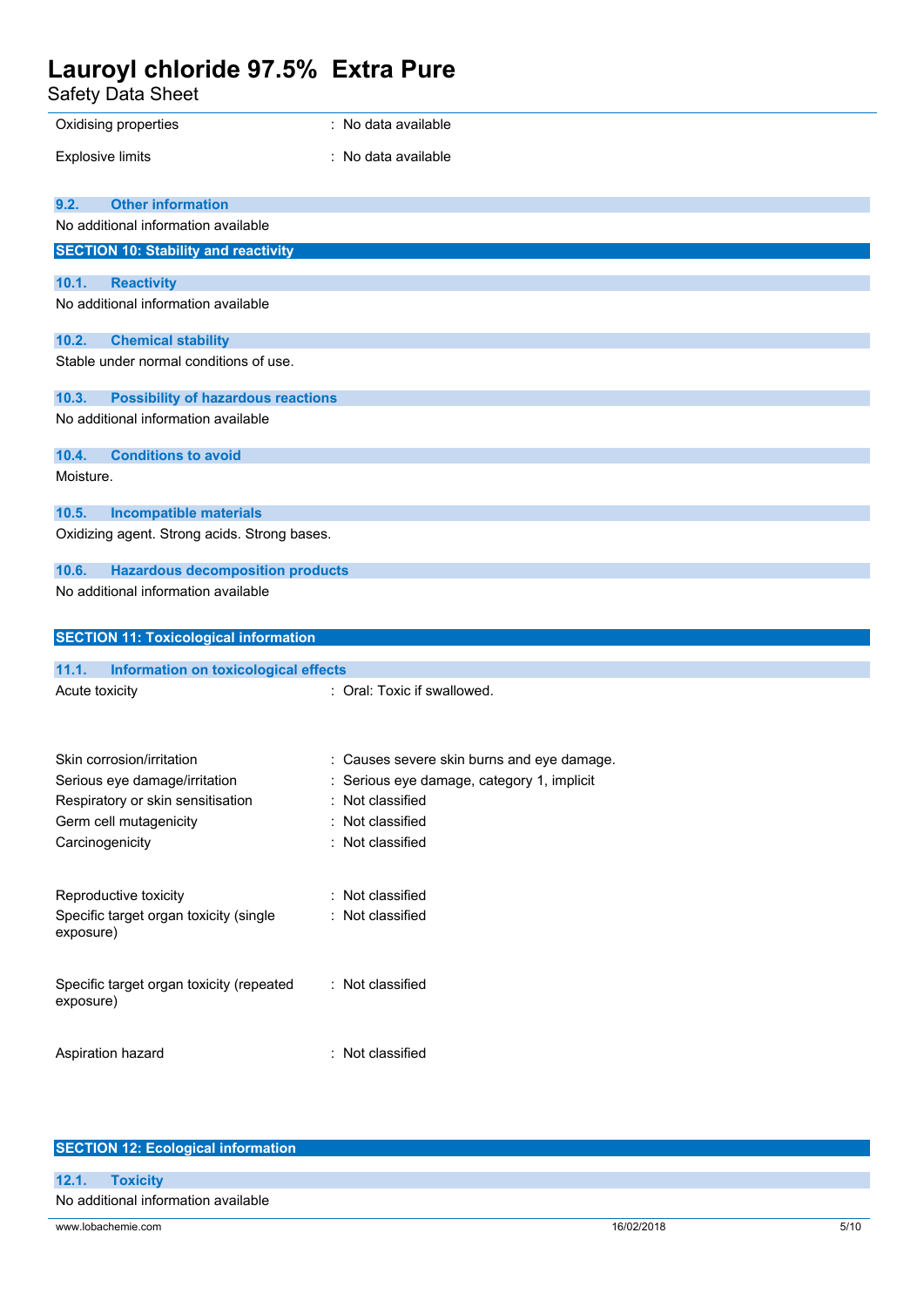| 12.2.<br><b>Persistence and degradability</b>                                |                                                                                                                  |
|------------------------------------------------------------------------------|------------------------------------------------------------------------------------------------------------------|
| No additional information available                                          |                                                                                                                  |
| 12.3.<br><b>Bioaccumulative potential</b>                                    |                                                                                                                  |
| No additional information available                                          |                                                                                                                  |
| 12.4.<br><b>Mobility in soil</b>                                             |                                                                                                                  |
| No additional information available                                          |                                                                                                                  |
| 12.5.<br><b>Results of PBT and vPvB assessment</b>                           |                                                                                                                  |
| No additional information available                                          |                                                                                                                  |
| <b>Other adverse effects</b><br>12.6.                                        |                                                                                                                  |
| No additional information available                                          |                                                                                                                  |
| <b>SECTION 13: Disposal considerations</b>                                   |                                                                                                                  |
| 13.1.<br><b>Waste treatment methods</b>                                      |                                                                                                                  |
| No additional information available                                          |                                                                                                                  |
| <b>SECTION 14: Transport information</b>                                     |                                                                                                                  |
| In accordance with ADR / RID / IMDG / IATA / ADN                             |                                                                                                                  |
| 14.1.<br><b>UN number</b>                                                    |                                                                                                                  |
| UN-No. (ADR)                                                                 | 2922                                                                                                             |
| UN-No. (IMDG)                                                                | : 2922                                                                                                           |
| UN-No.(IATA)                                                                 | 2922                                                                                                             |
| UN-No.(ADN)                                                                  | 2922                                                                                                             |
| UN-No. (RID)                                                                 | : 2922                                                                                                           |
| 14.2.<br><b>UN proper shipping name</b>                                      |                                                                                                                  |
| Proper Shipping Name (ADR)                                                   | CORROSIVE LIQUID, TOXIC, N.O.S.                                                                                  |
| Proper Shipping Name (IMDG)                                                  | CORROSIVE LIQUID, TOXIC, N.O.S.                                                                                  |
| Proper Shipping Name (IATA)                                                  | : CORROSIVE LIQUID, TOXIC, N.O.S.                                                                                |
| Proper Shipping Name (ADN)                                                   | : CORROSIVE LIQUID, TOXIC, N.O.S.                                                                                |
| Proper Shipping Name (RID)                                                   | : CORROSIVE LIQUID, TOXIC, N.O.S.                                                                                |
| Transport document description (ADR)                                         | : UN 2922 CORROSIVE LIQUID, TOXIC, N.O.S., 8 (6.1), II, (E)                                                      |
| Transport document description (IMDG)                                        | : UN 2922 CORROSIVE LIQUID, TOXIC, N.O.S., 8 (6.1), II                                                           |
| Transport document description (IATA)                                        | : UN 2922 CORROSIVE LIQUID, TOXIC, N.O.S., 8 (6.1), II                                                           |
| Transport document description (ADN)<br>Transport document description (RID) | : UN 2922 CORROSIVE LIQUID, TOXIC, N.O.S., 8 (6.1), II<br>: UN 2922 CORROSIVE LIQUID, TOXIC, N.O.S., 8 (6.1), II |
| 14.3.<br><b>Transport hazard class(es)</b>                                   |                                                                                                                  |
| <b>ADR</b>                                                                   |                                                                                                                  |
| Transport hazard class(es) (ADR)                                             | : 8(6.1)                                                                                                         |
| Danger labels (ADR)                                                          | : 8, 6.1                                                                                                         |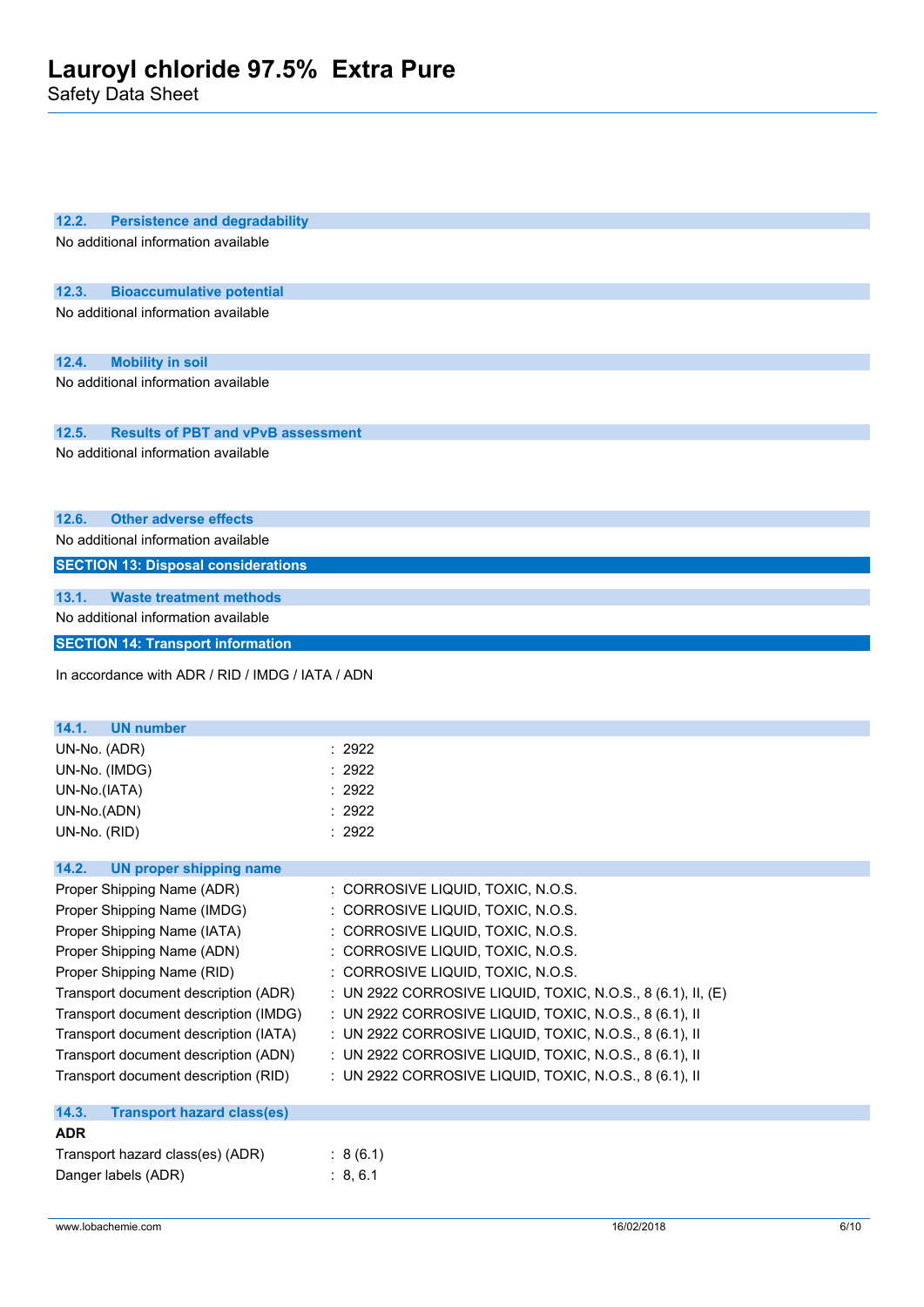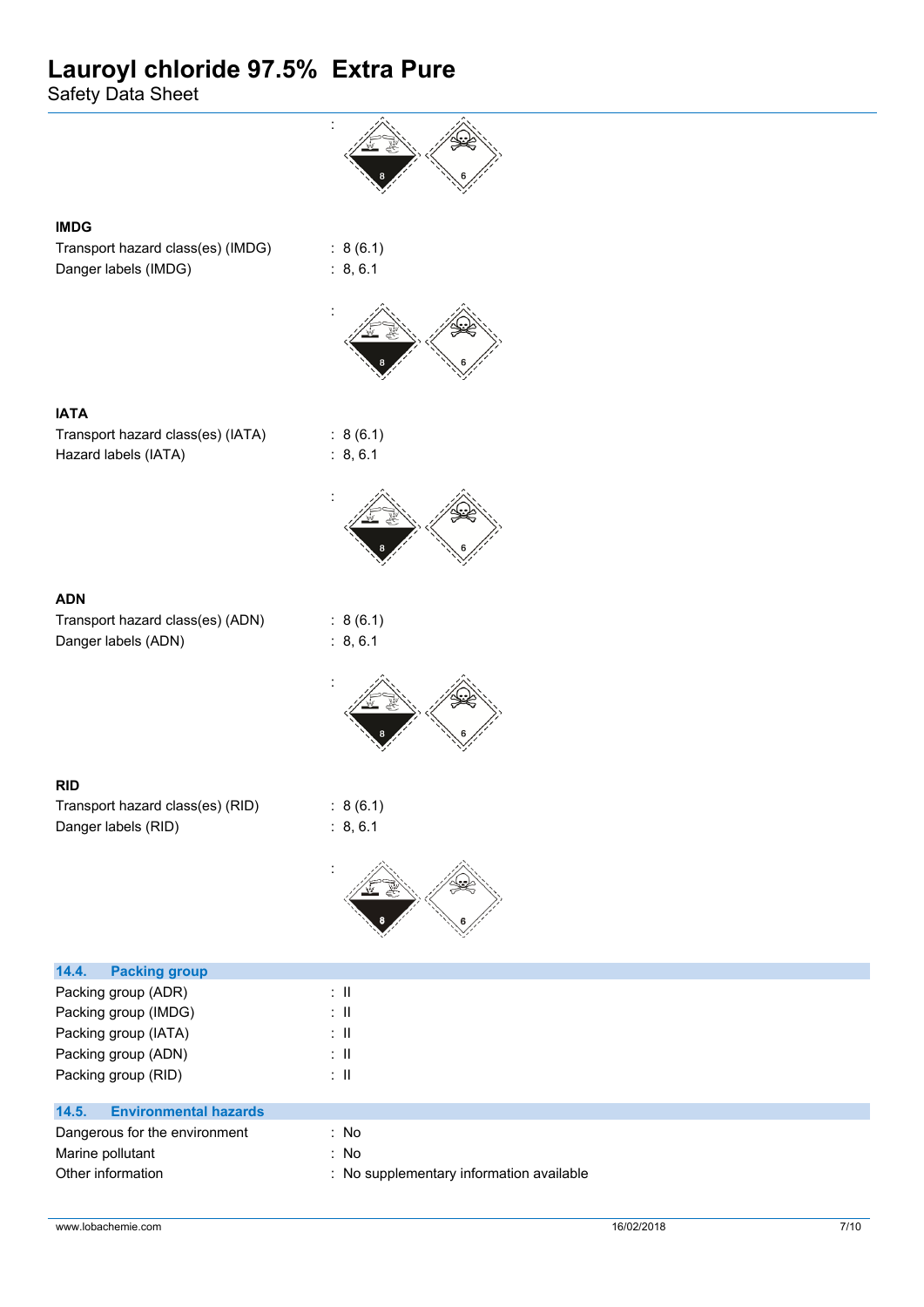#### $14.6.$ **14.6. Special precautions for user**

|  | - Overland transport |  |
|--|----------------------|--|
|  |                      |  |

| - Overiand transport                                                       |                            |
|----------------------------------------------------------------------------|----------------------------|
| Classification code (ADR)                                                  | CT <sub>1</sub><br>:       |
| Special provision (ADR)                                                    | 274                        |
| Limited quantities (ADR)                                                   | 1L                         |
| Excepted quantities (ADR)                                                  | : E2                       |
| Packing instructions (ADR)                                                 | P001, IBC02                |
|                                                                            |                            |
| Mixed packing provisions (ADR)                                             | <b>MP15</b>                |
| Portable tank and bulk container<br>instructions (ADR)                     | : T7                       |
| Portable tank and bulk container special<br>provisions (ADR)               | : TP2                      |
| Tank code (ADR)                                                            | L4BN                       |
| Vehicle for tank carriage                                                  | AT                         |
| Transport category (ADR)                                                   | 2                          |
| Special provisions for carriage - Loading,<br>unloading and handling (ADR) | CV13, CV28<br>t.           |
| Hazard identification number (Kemler No.)                                  | ÷<br>86                    |
| Orange plates                                                              | $\ddot{\phantom{0}}$       |
|                                                                            | 86                         |
|                                                                            | 2922                       |
| Tunnel restriction code (ADR)                                              | Ε<br>÷                     |
| EAC code                                                                   | : 2X                       |
| APP code                                                                   | t.<br>В                    |
|                                                                            |                            |
| - Transport by sea                                                         |                            |
| Special provision (IMDG)                                                   | 274<br>:                   |
| Limited quantities (IMDG)                                                  | 1 <sub>L</sub>             |
| Excepted quantities (IMDG)                                                 | E <sub>2</sub>             |
| Packing instructions (IMDG)                                                | P001                       |
| IBC packing instructions (IMDG)                                            | IBC02                      |
|                                                                            |                            |
| Tank instructions (IMDG)                                                   | T7                         |
| Tank special provisions (IMDG)                                             | $\cdot$<br>TP <sub>2</sub> |
| EmS-No. (Fire)                                                             | F-A                        |
| EmS-No. (Spillage)                                                         | $S-B$                      |
| Stowage category (IMDG)                                                    | В                          |
| Stowage and handling (IMDG)                                                | $:$ SW2                    |
| - Air transport                                                            |                            |
| PCA Excepted quantities (IATA)                                             | : E2                       |
| PCA Limited quantities (IATA)                                              | : Y840                     |
| PCA limited quantity max net quantity<br>(IATA)                            | : 0.5L                     |
| PCA packing instructions (IATA)                                            | : 851                      |
| PCA max net quantity (IATA)                                                | : 1L                       |
| CAO packing instructions (IATA)                                            | : 855                      |
| CAO max net quantity (IATA)                                                | : 30L                      |
|                                                                            |                            |
| Special provision (IATA)                                                   | : A3                       |
| ERG code (IATA)                                                            | :8P                        |
| - Inland waterway transport                                                |                            |
| Classification code (ADN)                                                  | $:$ CT1                    |
| Special provisions (ADN)                                                   | : 274, 802                 |
|                                                                            |                            |
|                                                                            |                            |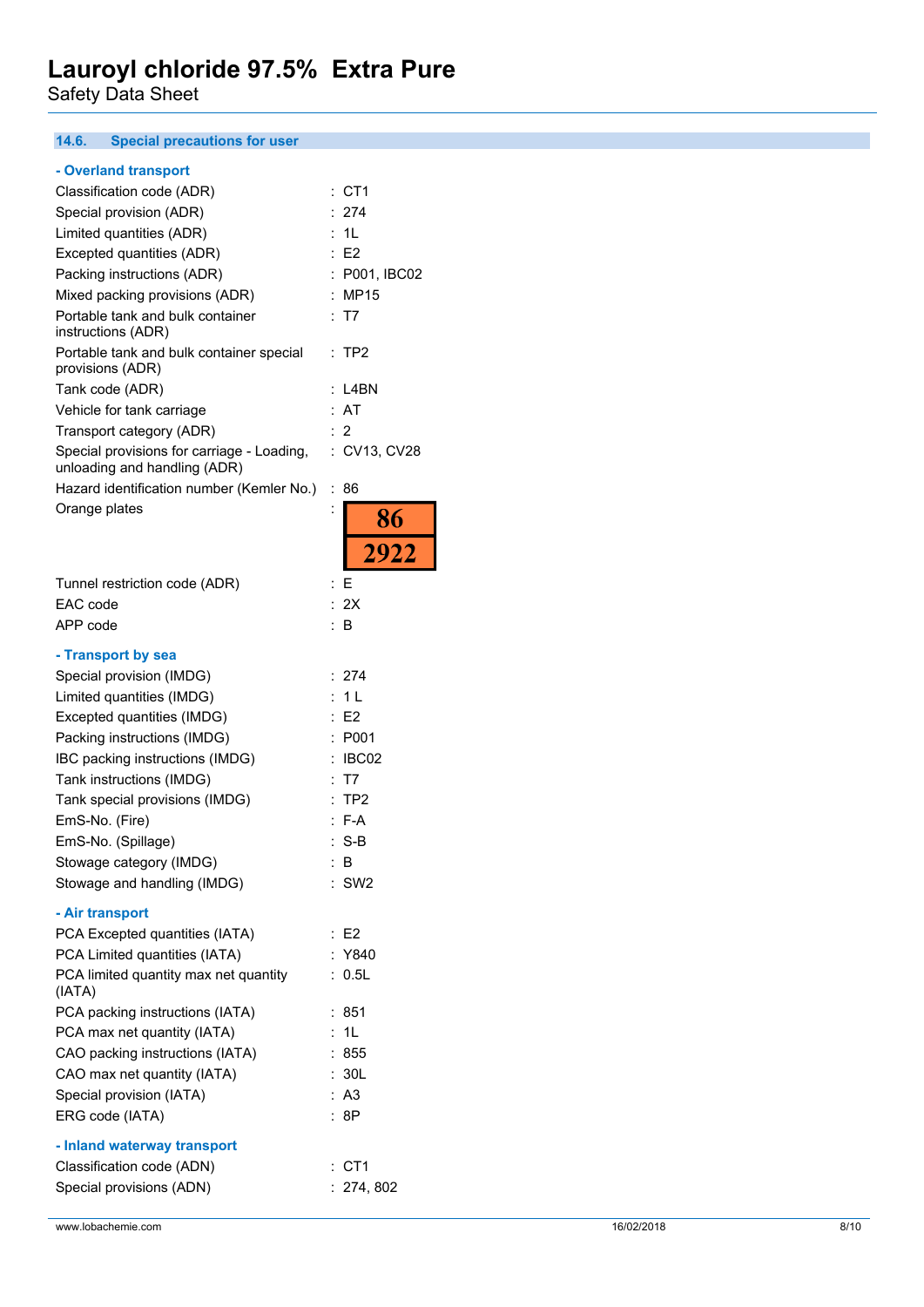### Safety Data Sheet

| Limited quantities (ADN)                                         | : 1 L           |
|------------------------------------------------------------------|-----------------|
| Excepted quantities (ADN)                                        | E2              |
| Carriage permitted (ADN)                                         | : T             |
| Equipment required (ADN)                                         | :PP, EP, TOX, A |
| Ventilation (ADN)                                                | : VE02          |
| Number of blue cones/lights (ADN)                                | : 2             |
| - Rail transport                                                 |                 |
| Classification code (RID)                                        | : CT1           |
| Special provision (RID)                                          | : 274           |
| Limited quantities (RID)                                         | : 11            |
| Excepted quantities (RID)                                        | $E$ F2          |
| Packing instructions (RID)                                       | : P001, IBC02   |
| Mixed packing provisions (RID)                                   | <b>MP15</b>     |
| Portable tank and bulk container<br>instructions (RID)           | : T7            |
| Portable tank and bulk container special<br>provisions (RID)     | $:$ TP2         |
| Tank codes for RID tanks (RID)                                   | L4BN            |
| Transport category (RID)                                         | $\cdot$ 2       |
| Special provisions for carriage - Loading<br>and unloading (RID) | : CW13, CW28    |
| Colis express (express parcels) (RID)                            | CE <sub>6</sub> |
| Hazard identification number (RID)                               | 86              |

**14.7. Transport in bulk according to Annex II of MARPOL 73/78 and the IBC Code**

#### Not applicable

**SECTION 15: Regulatory information**

**15.1. Safety, health and environmental regulations/legislation specific for the substance or mixture**

#### **15.1.1. EU-Regulations**

No REACH Annex XVII restrictions

Lauroyl chloride 97.5% Extra Pure is not on the REACH Candidate List Lauroyl chloride 97.5% Extra Pure is not on the REACH Annex XIV List

#### **15.1.2. National regulations**

#### **Germany**

| AwSV/VwVwS Annex reference                                                     | : Water hazard class (WGK) 2, hazardous to water (Classification according to<br>VwVwS, Annex 3; WGK No 5150) |
|--------------------------------------------------------------------------------|---------------------------------------------------------------------------------------------------------------|
| 12th Ordinance Implementing the Federal<br>Immission Control Act - 12. BlmSchV | : Is not subject of the 12. BlmSchV (Hazardous Incident Ordinance)                                            |

#### **Denmark**

Recommendations Danish Regulation : Young people below the age of 18 years are not allowed to use the product